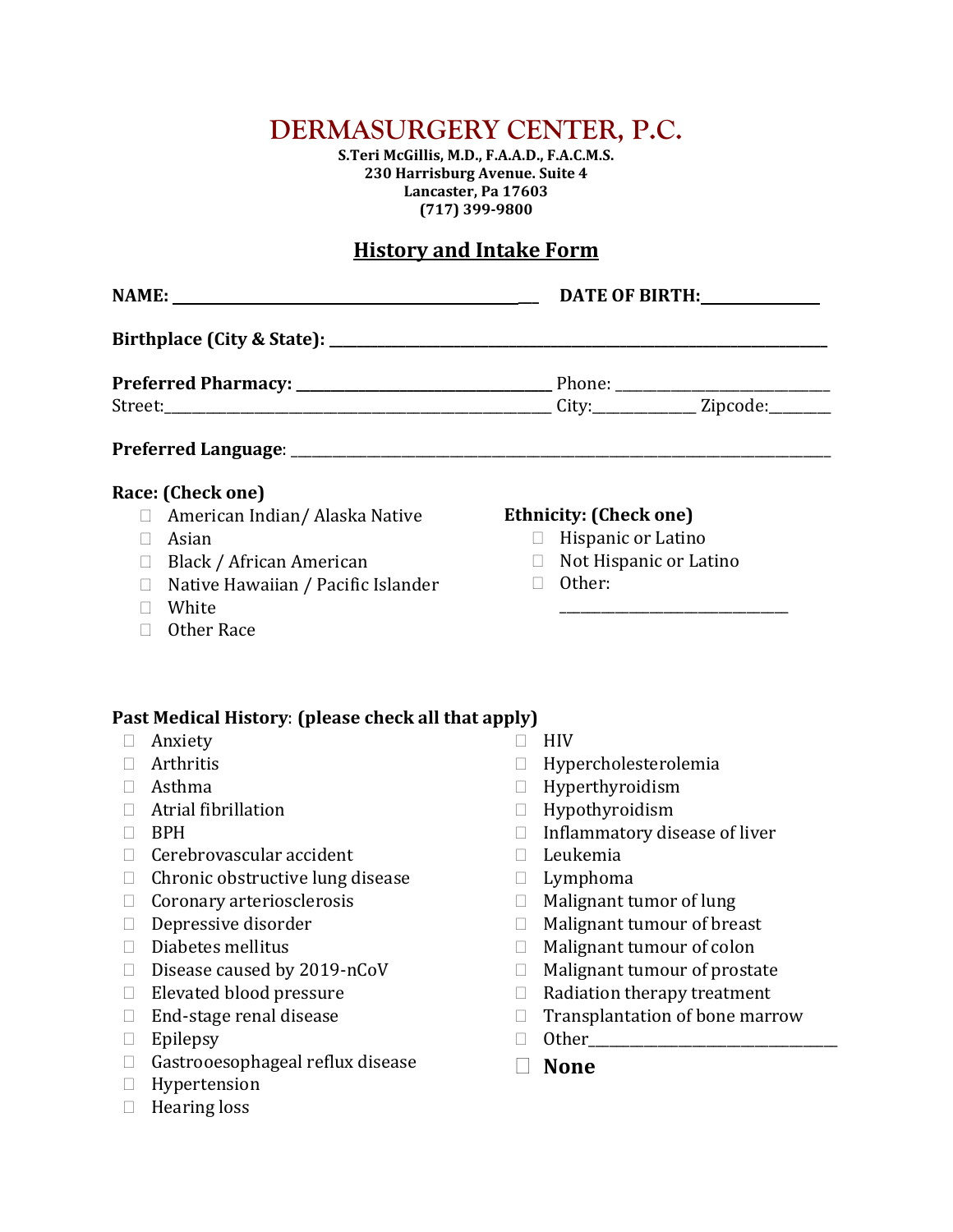#### **Past Surgical History**: **(please check all that apply)**

- Abdominoperineal resection
- $\Box$  Biopsy of breast
- $\Box$  Biopsy of prostate
- $\Box$  Coronary artery bypass graft
- $\Box$  Excision of basal cell carcinoma
- $\Box$  Excision of melanoma
- $\Box$  Excision of squamous cell carcinoma
- History of **appendectom**y
- History of **cholecystectomy**
- History of **colectomy**
- History of **colostomy**
- History of **liver excision**
- History of **coronary angioplasty**
- History of **heart valve replacement**
- History of **prostatectomy**
- History of **total cystectomy**
- History of **tubal ligation**
- **Hysterectomy**
- $\Box$  Kidney biopsy
- Kidney stone removal
- $\Box$  Kidney transplant
- $\Box$  Low anterior resection of rectum
- **Lumpectomy of breast**
- Left Right Both Mastectomy of breast
- **Left\_\_\_\_ Right\_\_\_\_ Both \_\_\_\_**
- $\Box$  Mechanical heart valve replacement
- Oophorectomy
- D Pancreatectomy
- $\Box$  Portosystemic shunt operation
- **Prostatectomy**
- $\Box$  Prosthetic arthroplasty of bilateral hips
- $\Box$  Splenectomy
- $\Box$  Surgical biopsy of skin
- $\Box$  Total nephrectomy
- Total orchidectomy
- $\Box$  Total replacement of hip **Left\_\_\_\_ Right\_\_\_\_ Both\_\_\_\_**
- $\Box$  Total replacement of knee Left Right Both
- $\Box$  Transplantation of heart
- $\Box$  Transplantation of liver
- Other\_\_\_\_\_\_\_\_\_\_\_\_\_\_\_\_\_\_\_\_\_\_\_\_\_\_
- **None**

## **Skin Disease History: (please check all that apply)**

- □ Acne
- $\Box$  Actinic keratosis
- $\Box$  Asteatosis cutis
- $\Box$  Basal cell carcinoma of skin
- $\Box$  Contact dermatitis due to poison ivy
- $\Box$  Dysplastic nevus of skin
- □ Eczema
- $\Box$  Hay fever

Do you wear Sunscreen? **Yes\_\_\_\_ No\_\_\_\_** If yes, what SPF?

Do you tan in a tanning salon? **Yes\_\_\_\_ No\_\_\_\_**

Do you have a family history of Melanoma? **Yes\_\_\_\_ No\_\_\_\_** If yes, which relative(s)?

Any **other** family history of cancers:

- $\Box$  Malignant melanoma
- $\Box$  Pruritus of scalp
- **Psoriasis**
- $\Box$  Squamous cell carcinoma
- $\Box$  Sunburn of second degree
- $\Box$  Other
- **None**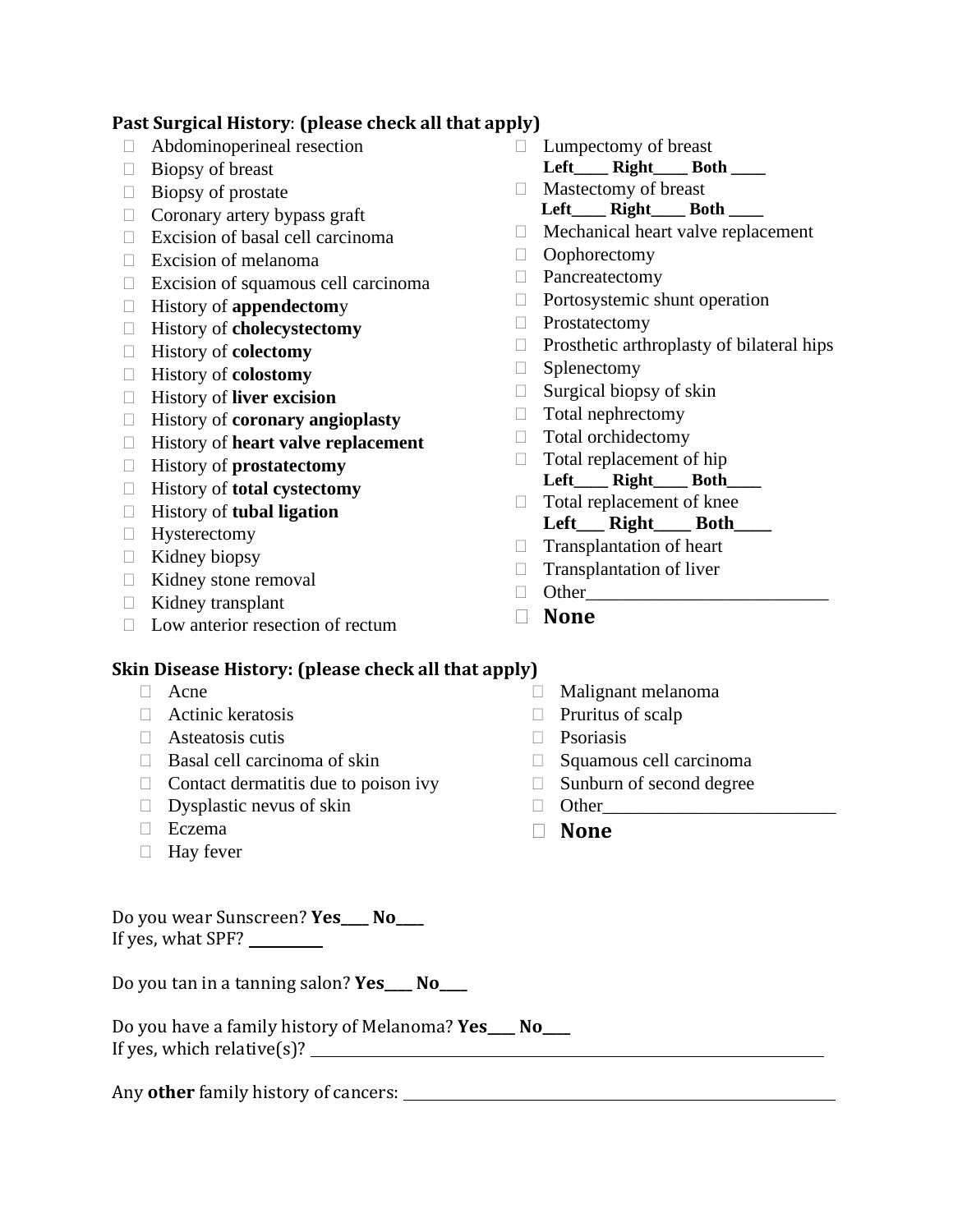### **Social History**: **(Please check all that apply)**

#### **Smoking Status**

- $\Box$  Current every day smoker
- $\Box$  Current some day smoker (tobacco)
- □ Current some day smoker (cigarette)
- Former smoker
- $\Box$  Never smoker
- $\Box$  Smoker, current status unknown
- □ Cigar Smoker

#### **Alcohol Use**

- None
- $\Box$  Less than 1 drink a day
- $\Box$  1-2 Drinks a day
- $\Box$  3 or more drinks a day

#### **Illicit Drug Use**

- Drug Use
- $\Box$  IV drug use
- $\Box$  No drug use

#### **Exercise**

- $\Box$  Several times a day
- $\Box$  Once a day
- $\Box$  Few times a week
- $\Box$  Few times a month
- □ Never

#### **Driving Habits**

 $\overline{a}$  $\overline{a}$  $\overline{a}$ l

- $\Box$  Drives in Daytime
- $\Box$  Drives at night

## **Occupation and Workplace:**

**Medications**: (Please detail all medications including the **dosage and frequency**)

**Allergies**: (Please enter all allergies **AND REACTIONS!)** \_\_\_\_\_  $\_$  , and the contract of the contract of the contract of the contract of the contract of the contract of the contract of the contract of the contract of the contract of the contract of the contract of the contract of the

**No known allergies (NKA)**

- Start Smoking: Quit Smoking: # Packs per day
- # Years Smoking:

#### **Sexual History**

- $\Box$  Not sexually active
- $\Box$  Sexually active with one partner
- $\Box$  Sexually active with more than one partner
- D LGBTQ

#### **Safety**

- $\Box$  I feel safe at home
- $\Box$  I do not feel safe at home

#### **Caffeine Use**

- $\Box$  Several Times a day
- $\Box$  Once a day
- $\Box$  Few times a week
- $\Box$  Few times a month
- Never